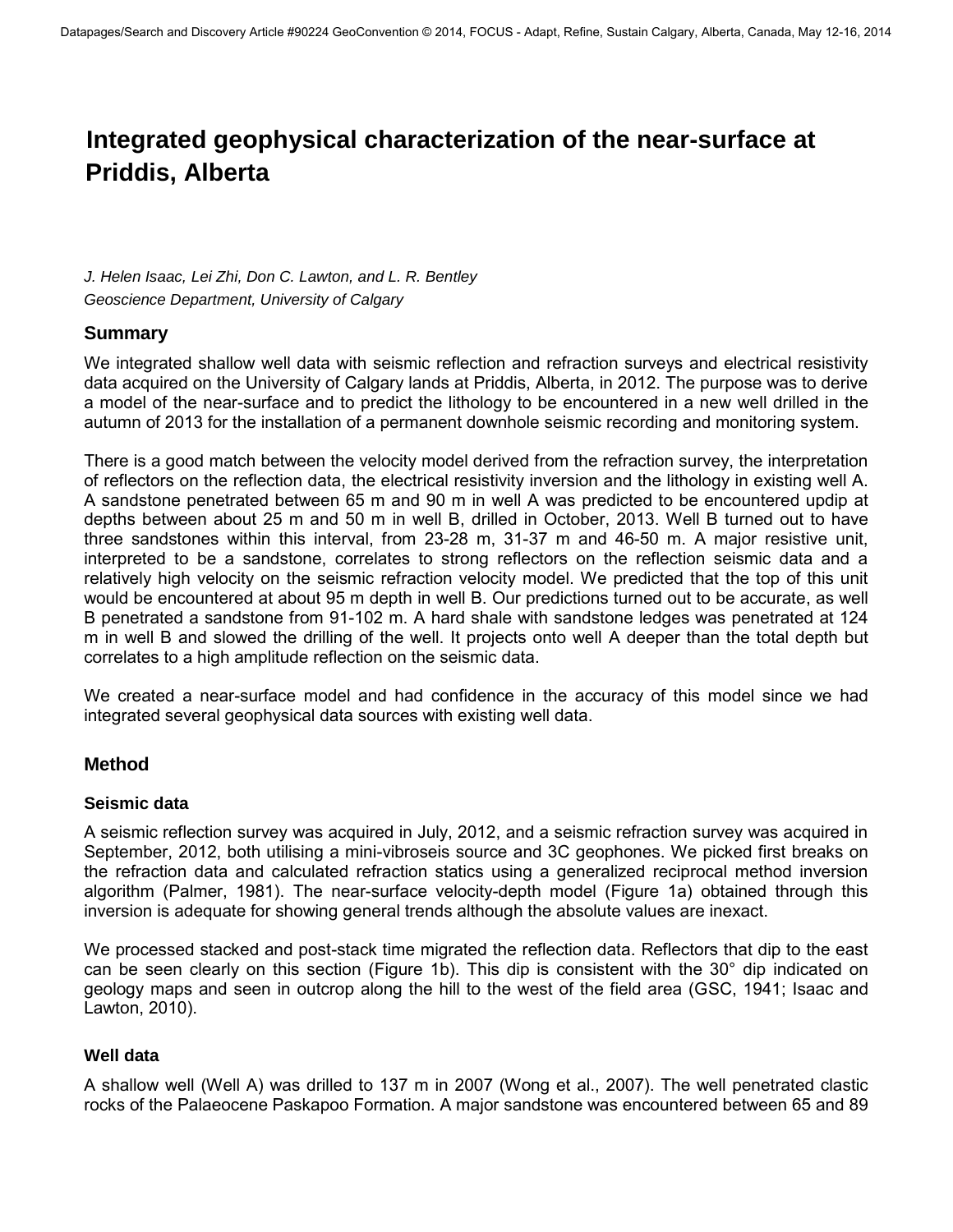m depth, with minor, thin sandstones in the section above. The sonic log shows an increase in seismic velocity at the top of the sandstone and a decrease at the base, where the synthetic seismogram indicates a strong negative seismic response. The individual minor sandstones are too thin to be resolved by our seismic data.

#### **Electrical resistivity data**

The electrical resistivity line was coincident with the refraction line although a little longer. The sequence used for acquiring data was a pre-defined dipole-dipole electrode array, which included approximately 40% reciprocal measurements. Two different unit electrode spacings, 5 m and 10 m, were used to improve data density and both vertical and horizontal resolution in the near surface and to achieve a maximum depth of investigation.

We processed the resistivity data using the RES2DINV program, which runs a smoothness-constrained Gauss-Newton least-squares inversion (Sasaki, 1992; Loke, 2000; GeoTomo, 2013). Forward modelling utilized the finite-element method to adjust the node positions to follow the topography. We chose parameters to minimize the error generated by the forward modelling algorithm and an L1 norm constraint was applied to both the data and the model to minimize the difference between the calculated and measured resistivities (Zhi, 2013).

The approximate reliable depth of investigation, based on model resolution, is about 60 m (base of plot in Figure 1c). The resistivity values range from 16 to 66 ohm.m and the entire pseudosection is relatively conductive. The tomogram shows that the depth to bedrock is about 5 m and that the upper bedrock is highly heterogeneous and dominated by sandstone and mudrocks. Three major anomalies (outlined by white ovals labelled A, B and C) are located at horizontal distances 280-360 m, 415-440 m, and 450-580 m. These are interpreted to be sandstones within the bedrock, as they tend to be very resistive (> 52 ohm.m, red-to-purple colour).

#### **Integration of results**

All the geophysical data plotted separately in Figures 1a, 1b and 1c are superimposed in Figure 1d with the well lithology and a synthetic seismogram in depth added. The seismic refraction line and electrical resistivity profile were projected 215 m along strike onto the seismic reflection line, and well A was projected 345 m.

The sandstone encountered between 60 and 95 m depth in well A is indicated by the shallowest yellow band in Figure 1d. It correlates to a small, shallow resistive unit at about 430 m distance on the electrical resistivity profile.

A bright reflector dipping to the east between surface locations 350 m and 100 m and between elevations of about 1120 m to 1060 m correlates with a strong resistive (red) unit observed between 500 m and 600 m on the electrical resistivity data (oval C). It also corresponds fairly well to a high velocity unit in the refraction survey (in orange). We interpret these to be geophysical responses to a sandstone.

The area of low resistivity in dark blue centred around 400 m correlates to an area of poor reflectivity on the reflection seismic data and low velocity (green) on the refraction velocity model and is interpreted to be the geophysical response to a shale.

From these integrated data we predicted that the major sandstone encountered in well A would be penetrated in well B from about 25 m to 50 m below the surface. We also predicted that a resistive sandstone would be encountered at around 95 m depth below the surface.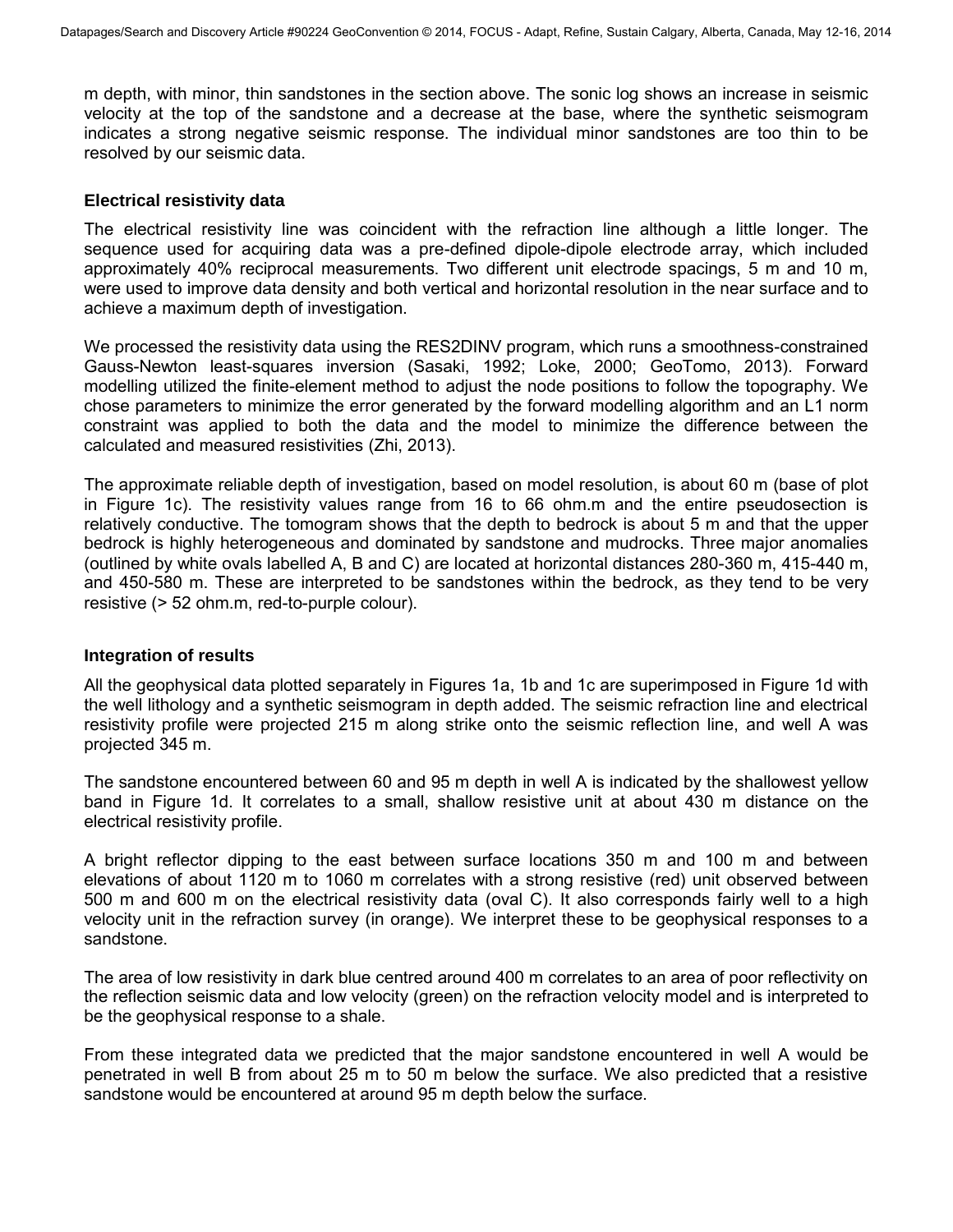

Figure 1. (a) Near-surface velocity model from seismic refraction data; (b) Seismic reflection data, post-stack time migrated converted to depth; (c) Electrical resistivity inversion; (d) All data plotted with synthetic seismogram and lithology for existing well A and location of the well drilled in October 2013. The yellow overlay represents sandstones encountered in well A and expected in well B.